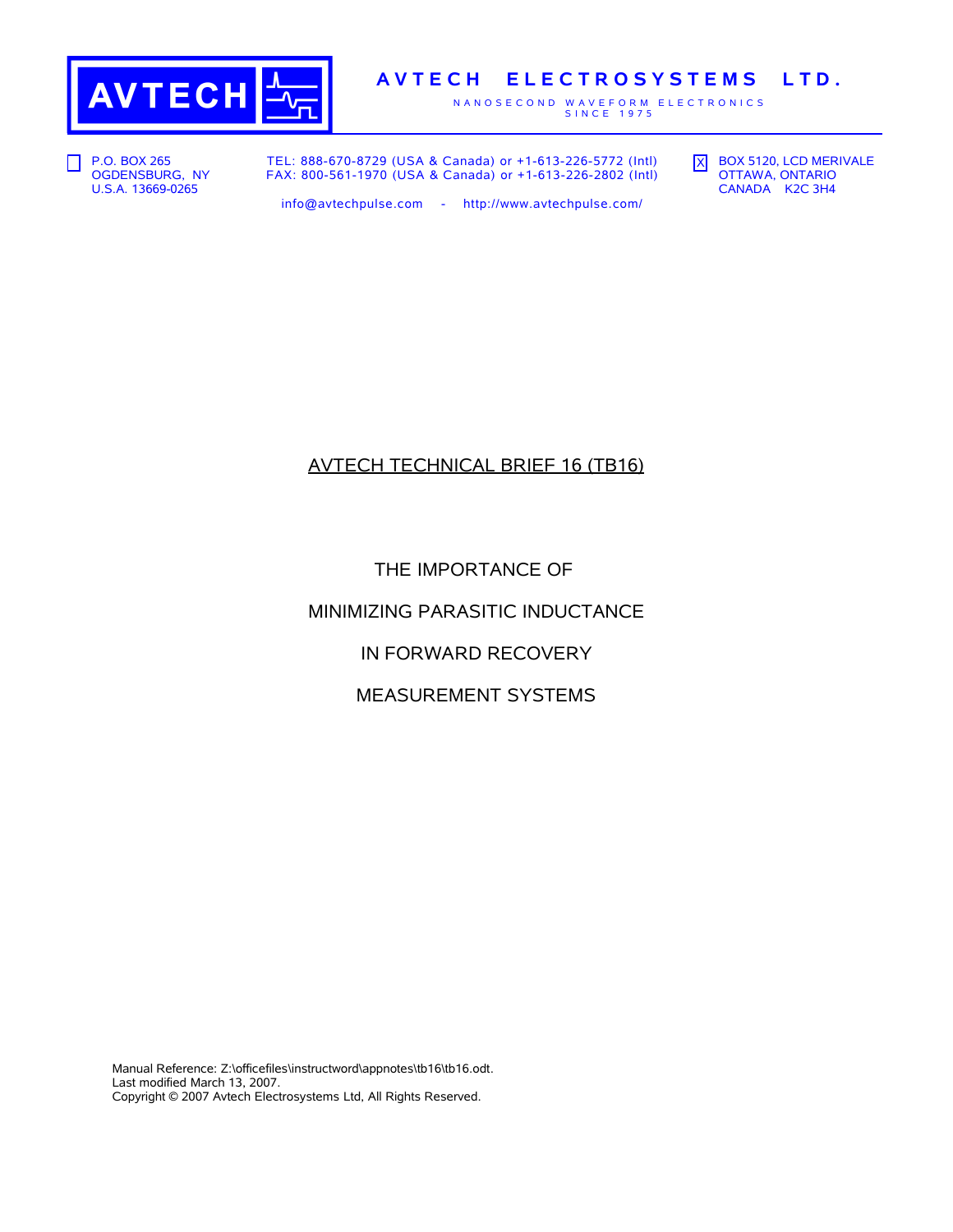#### INTRODUCTION

A manufacturer of semiconductor devices had constructed a system to measure the forward recovery voltage and time of their diodes (as per MILD-STD-750C Method 4026.2). However, the accuracy of the system was in question and the manufacturer contacted Avtech for suggestions.

#### THE ORIGINAL TEST APPROACH

The basic test approach is shown below:



The pulse generator (an AV-1010-B, in Avtech's tests) generates +50V pulses with < 10 ns rise and fall times. The output impedance of the pulser is set to 50 Ohms, and a 50 Ohm resistance is in series with the DUT, so the pulsed current is (50V / 100 Ohms) = 500 mA. The 450 Ohms in the output branch is terminated by an oscilloscope with 50 Ohm input impedance, so that the oscilloscope displays  $V_{DUT}$  / 10.

The device manufacture was obtaining output waveforms like those shown below:

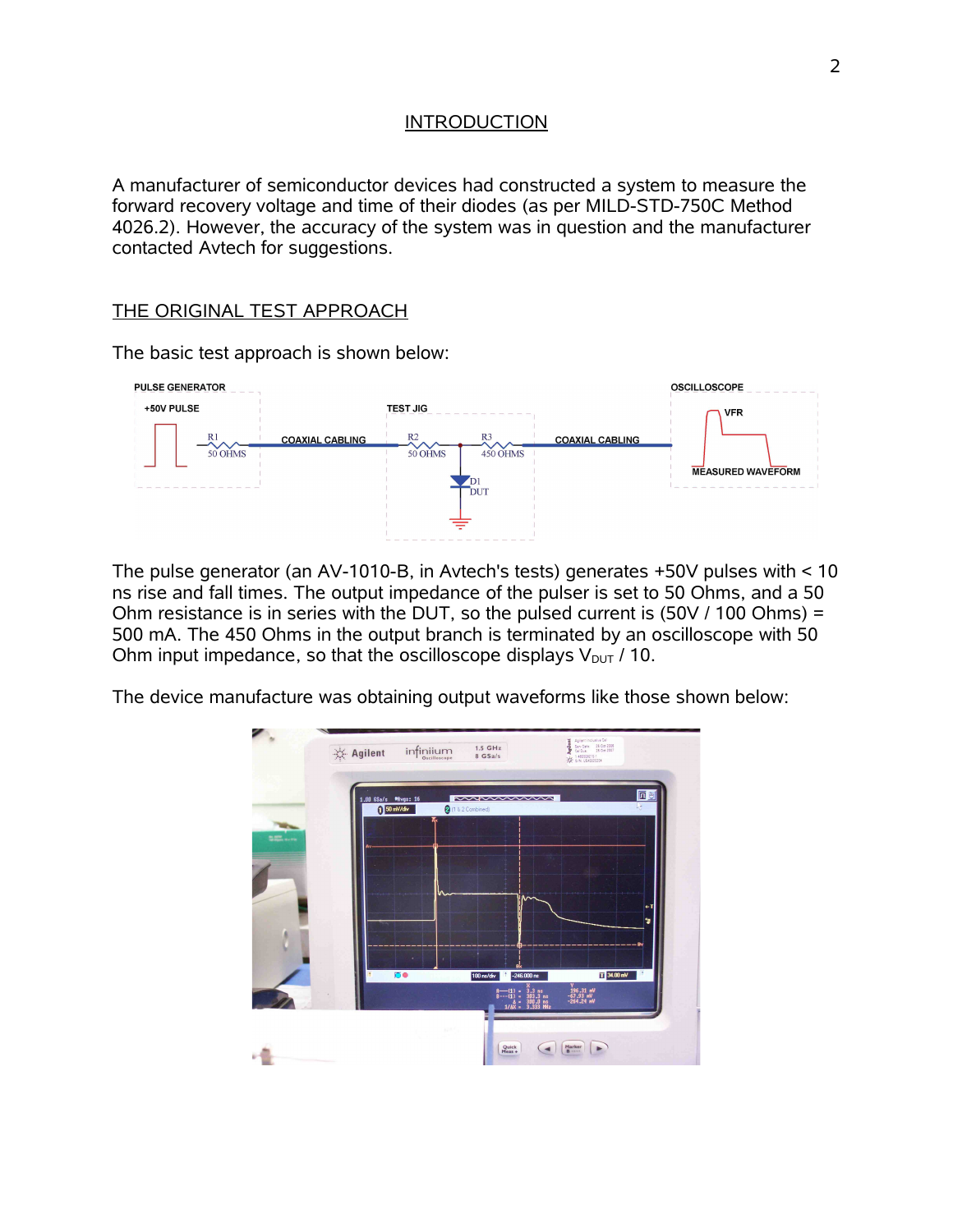The user was concerned about the large spikes on the rise and falling edges. To determine if these were caused by the device action itself, or by parasitic inductance, the user replaced the DUT with a short circuit (a small piece of wire). The resulting waveform showed the same spikes:



This clearly shows that the spikes are inductive in nature. The rising-edge spike is equal and opposite to the falling-edge spike, as one would expect for an inductor. The parasitic inductance can be estimated from the amplitude of the spikes ( $V \approx 1.4V$ ), the current (dI  $\approx$  500 mA), and the rise time (dt  $\approx$  10 ns): V = L  $\times$  dI / dt, so L  $\approx$  28 nH.

The inductance of #24 wire is roughly 10 nH / inch, and a typical DO-41-type axial package may have  $\sim$  5 nH internally, so the user's circuit has an equivalent of 2.3 inches of inductive wiring. This can clearly be improved.

### AVTECH'S IMPROVED TEST JIG

Avtech constructed a test jig using proper transmission line design concepts and highspeed pin sockets, to accommodate DO-41, TO-220, and similar thru-hole packages. With a shorting wire installed in the sockets, the following waveform was obtained: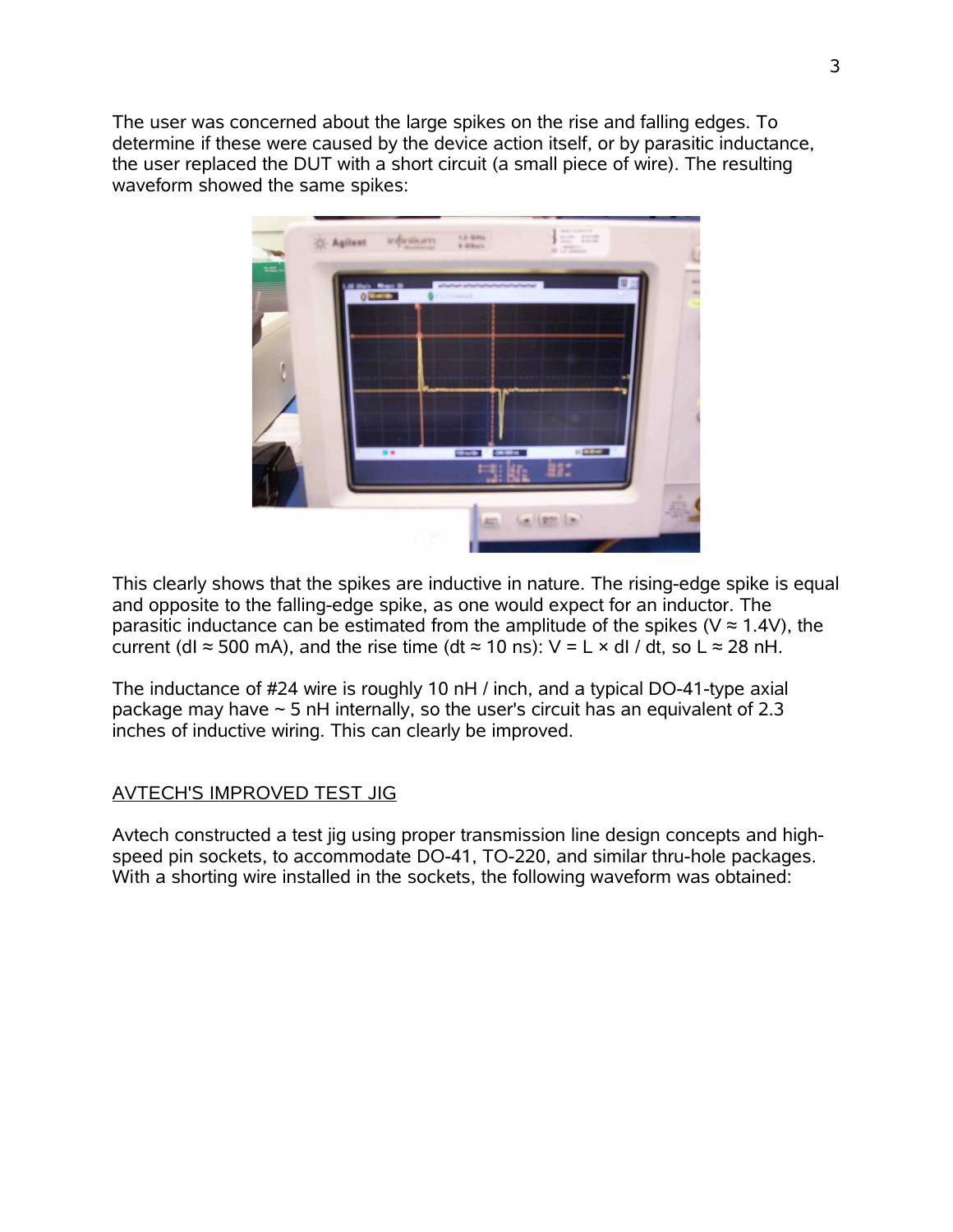

This waveform is scaled at 50 mV/div and 100 ns/div, the same as the user's waveform on the previous page. The inductive spike is approximately 35 mV  $\times$  10 = 350 mV, about one-quarter of that observed before. This corresponds to  $\sim$  7 nH of inductance, most of which comes from the shorting wire itself.

The following waveform is obtained when a high-speed low-voltage Schottky diode (the 1N5819) is installed:



A small inductive spike is observed on both edges of the waveform. Most of this spike is due to the internal device inductance, and is thus "real" and needs to be included in  $V_{FR}$ measurements.

Schottky diodes are known for very fast forward transients. Non-Schottky diodes can be much slower and less conductive initially. Consider for instance the 1N4937 fast recovery rectifier: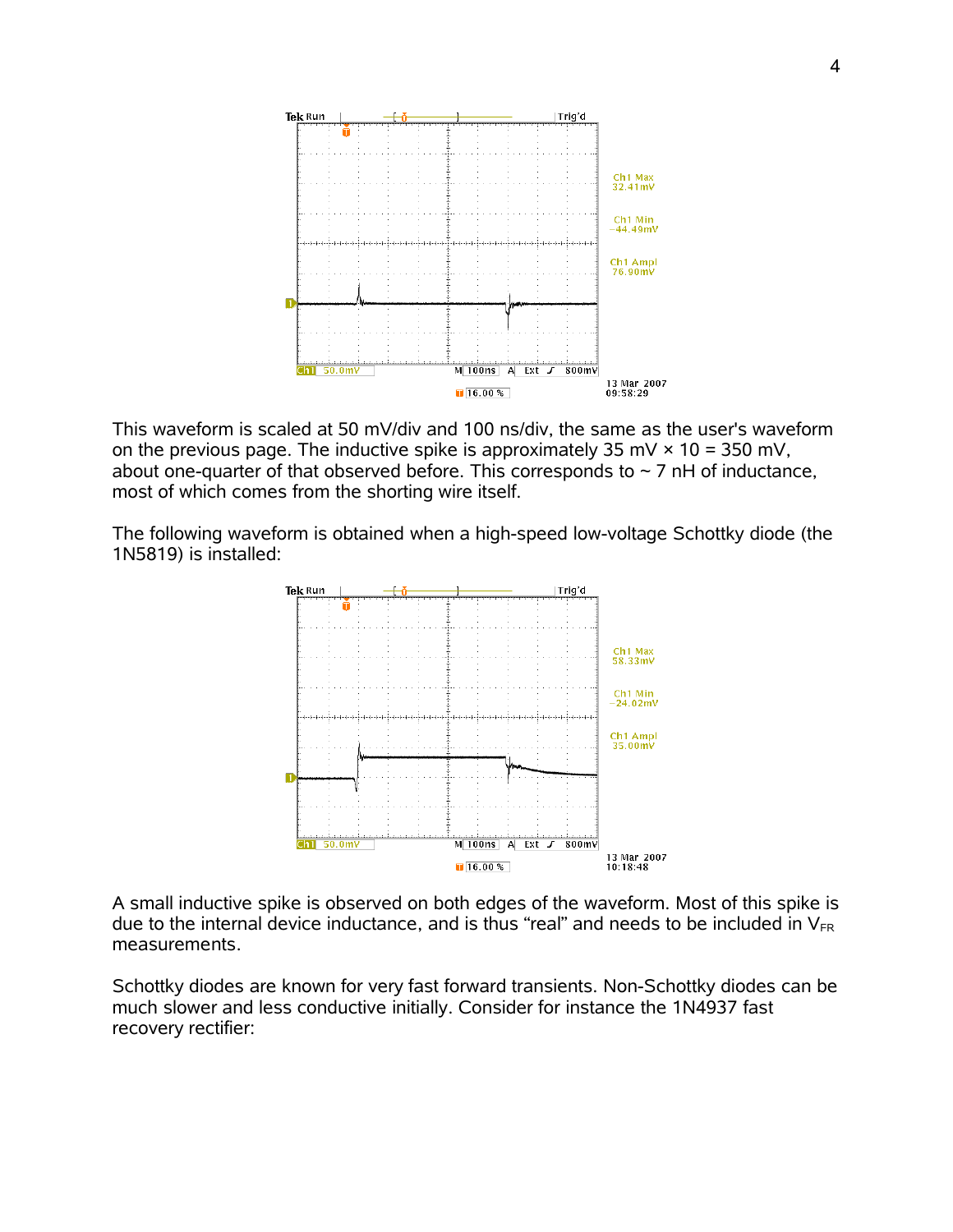

In this test,  $V_{FR}$  reaches 20V (2.002V  $\times$  10), compared to 0.58V for the 1N5819! In this case, the inductance of the original test jig would not have been noticed, because the inductive voltage was far smaller than the voltage generated by the PN junction itself.

The MUR8100E is a less extreme example; its  $V_{FR}$  reaches 2.73V:



The MUR8100E is very slow to turn on – the turn-on transient has not actually finished in the above waveform before the input pulse ends.

A high-voltage Schottky diode, the CSD10120, shows the same fast turn-on as the 1N5819 but it settles to a higher stead-state forward voltage drop (0.92V, versus 0.35V for the CSD10120):